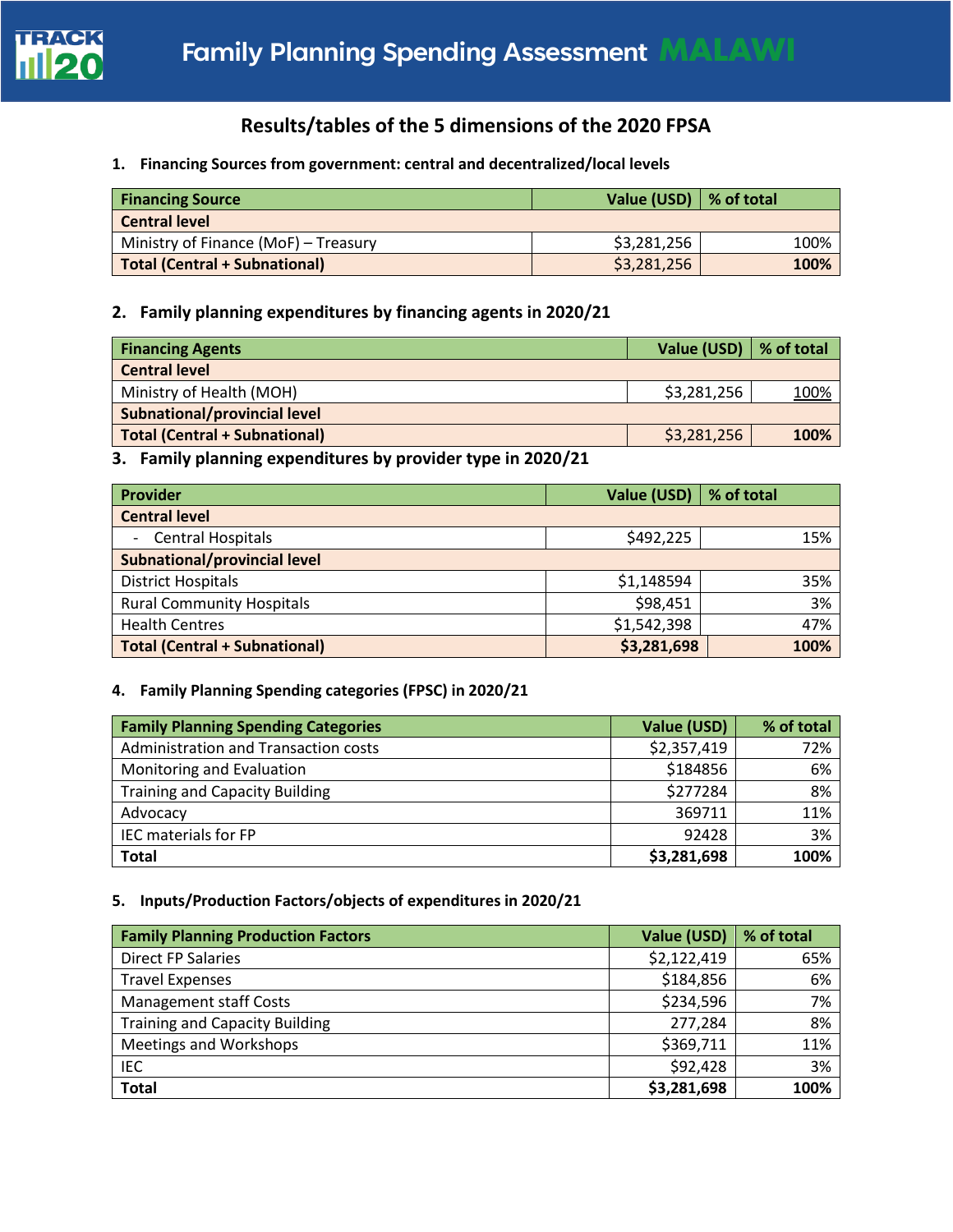

### **6. Fund flows for family planning service from government**



### **Note:**

- MoF = Ministry of Finance
- MoH = Ministry of Health
- CH = Central Hospitals
- DC = District Councils
- DH = District Hospital
- HC = Health Center
- MDF = Malawi Defense Force
- MPS = Malawi Police Service
- PU = Public Universities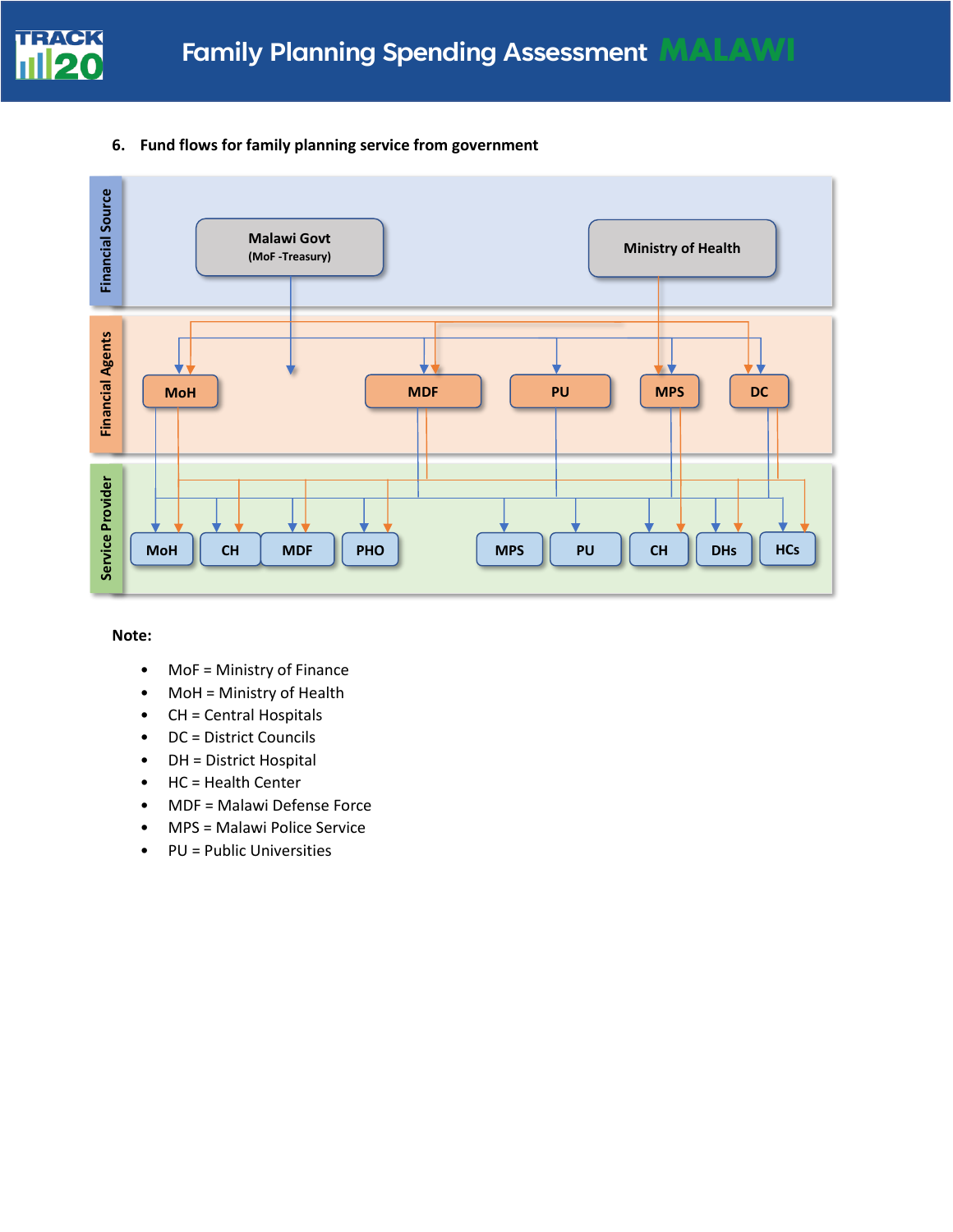

### **Data Collection Plan** <<< Concrete data collection schedule is under drafting>>>

| <b>Financial Source (Form 1)</b> | <b>Financial Agents (Form 1)</b> | <b>Service Providers (Form 2)</b>              |
|----------------------------------|----------------------------------|------------------------------------------------|
| <b>National Government</b>       | Ministry of Health (MOH)         | <b>Ministry of Health</b>                      |
| Ministry of Finance              | 1) DPPD                          | <b>Central Hospitals</b>                       |
| Ministry of Health               | 2) RHD                           | District Hospitals<br>$\overline{\phantom{a}}$ |
|                                  | <b>MoE</b>                       | <b>Community Hospitals</b>                     |
|                                  | - Public Universities            | <b>Health Centers</b>                          |
|                                  | <b>Ministry of Defense</b>       | <b>Ministry of Defense</b>                     |
|                                  | Malawi Defense Force             | <b>MDF Facilities</b>                          |
|                                  | <b>Ministry of Home Affairs</b>  | <b>Ministry of Home Affairs</b>                |
|                                  | Malawi Police Services           | <b>MPS</b> facilities                          |
|                                  |                                  | <b>Public Universities</b>                     |
|                                  |                                  | <b>Public Universities</b>                     |
|                                  |                                  | <b>Facilities</b>                              |

### **7. Estimation Method - FP Shared Expenditures**

| <b>General Outpatients Visits (All ages)</b>                     | 17,722,990 |
|------------------------------------------------------------------|------------|
| Inpatients bed days                                              | 1,598,276  |
| Total Family Planning visits (New clients + Subsequent clients + | 2,742,415  |
| Restarting clients)                                              |            |
| Total ANC visits (New women registered + Subsequent visits)      | 1,251,953  |
| <b>Total Deliveries</b>                                          | 538,157    |
| Total U5 Children clinic visits                                  | 8,392,043  |

## **7.1 COSTS** *(NOTE: Exchange rate at US \$1= MK 810*

|                            | МK                | US Dollar     |
|----------------------------|-------------------|---------------|
| <b>Operation Cost</b>      | 15,300,000,000.00 | 18,888,888.89 |
| <b>Personal Emoluments</b> | 18,991,821,376.00 | 23,446,693.06 |
| (Salaries)                 |                   |               |

### **7.2 HMIS DATA FROM DHIS2**

| <b>INDICATOR</b>                            | <b>NUMBER</b> |
|---------------------------------------------|---------------|
| <b>General Outpatients Visits</b>           | 17,722,990    |
| <b>Total FP Visits</b>                      | 2,742,415     |
| <b>Total ANC Visits</b>                     | 1,251,953     |
| <b>Total Under 5 children Clinic Visits</b> | 8,392,043     |
| Inpatient bed days                          | 1,598,276     |
|                                             |               |

### **7.3 Equivalent Ratio for Malawi is 2.38**